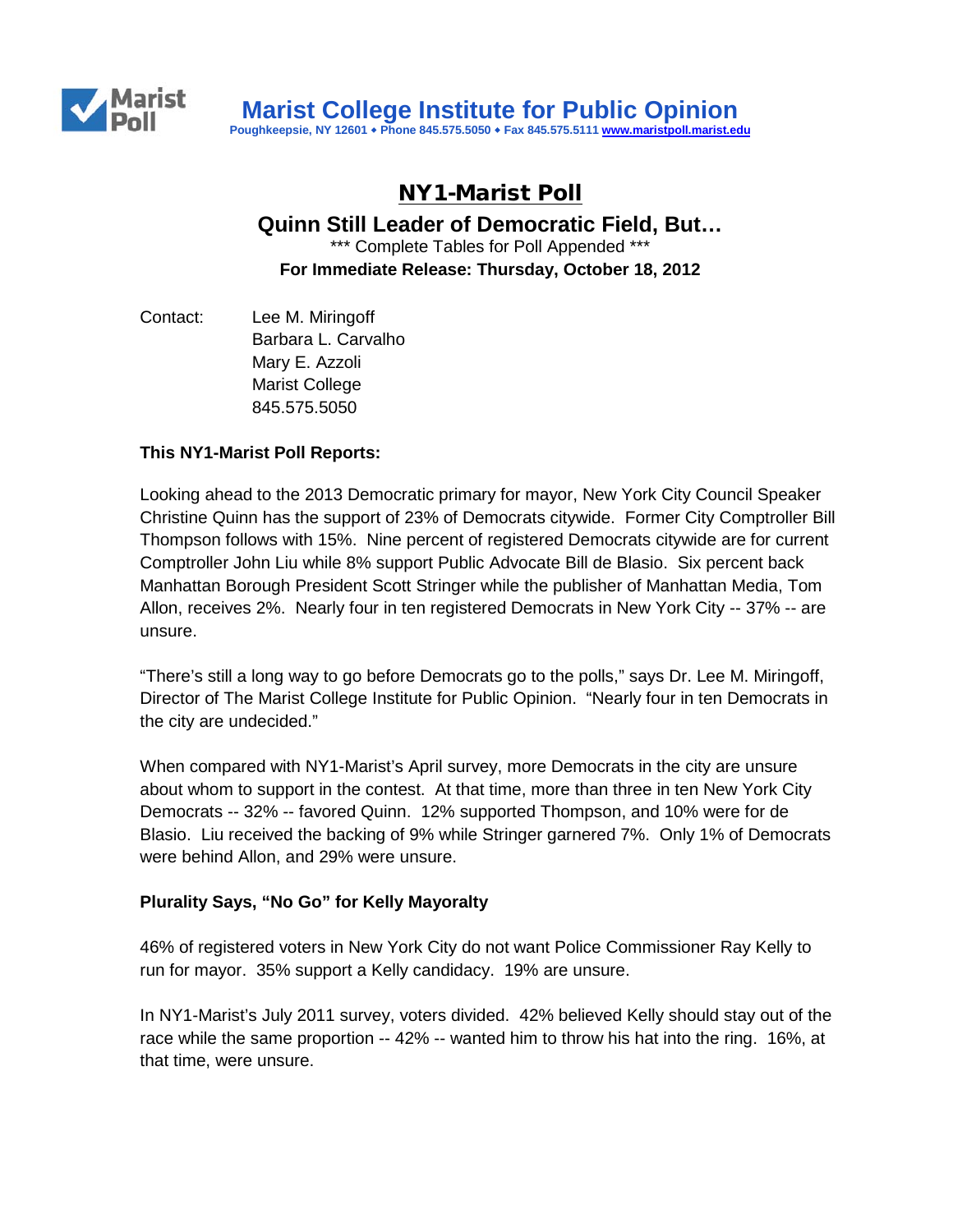Other well-known names have been bandied about as possible mayoralty candidates. How do they fare? 58% of registered voters citywide do not want Anthony Weiner to run for mayor while one in four -- 25% -- does. 17% are unsure.

There has been little change on this question since NY1-Marist last reported it in July of 2011. At that time, 64% of voters citywide did not want Weiner to seek the office while 26% did. One in ten, at that time, was unsure.

When it comes to Eliot Spitzer, 57% of registered voters want him to stay out of the contest while 30% would like to see him enter it. 13% are unsure. Here, too, there is little difference from the last time this question was asked in July of 2011. At that time, the same proportion -- 57% -- reported Spitzer should not run for mayor while 33% thought he should. Nine percent, then, were unsure.

What about actor Alec Baldwin? 66% of registered voters say they don't want the actor to turn politician. 18%, though, would like to see Baldwin enter the contest. 16% are unsure.

# **Bloomberg Approval Rating Steady**

45% of registered voters in New York City approve of the job Mayor Michael Bloomberg is doing in office. This includes 10% who say he is doing an excellent job and 35% who report he is doing a good one. 32% report his performance is fair while 20% call it poor. Only three percent are unsure.

When NY1-Marist last reported this question in April, 44% of registered voters gave Bloomberg high marks. Included here were 12% who said he was doing an excellent job and 32% who believed he was doing a good one. 33% gave the mayor average grades while 22% thought his performance was subpar. Only 1%, then, was unsure.

# **Bloomberg's Legacy**

How will Mayor Bloomberg be remembered after he leaves office? 43% of registered voters believe he will leave a positive legacy. This includes 12% who think he will be remembered as one of the city's best mayors and 31% who say he will be considered an above average mayor. 34% think Bloomberg will be thought of as an average mayor while 12% report he will be remembered as a below average one. Eight percent have low expectations and say Bloomberg will be considered one of the city's worst mayors.

Little has changed on this question since April. At that time, 39% thought Bloomberg would leave a positive legacy behind. 39% said he would be considered an average mayor while 13% believed he would be looked upon as a subpar mayor. Nine percent, at that time, reported Bloomberg would be thought of as one of New York City's worst mayors.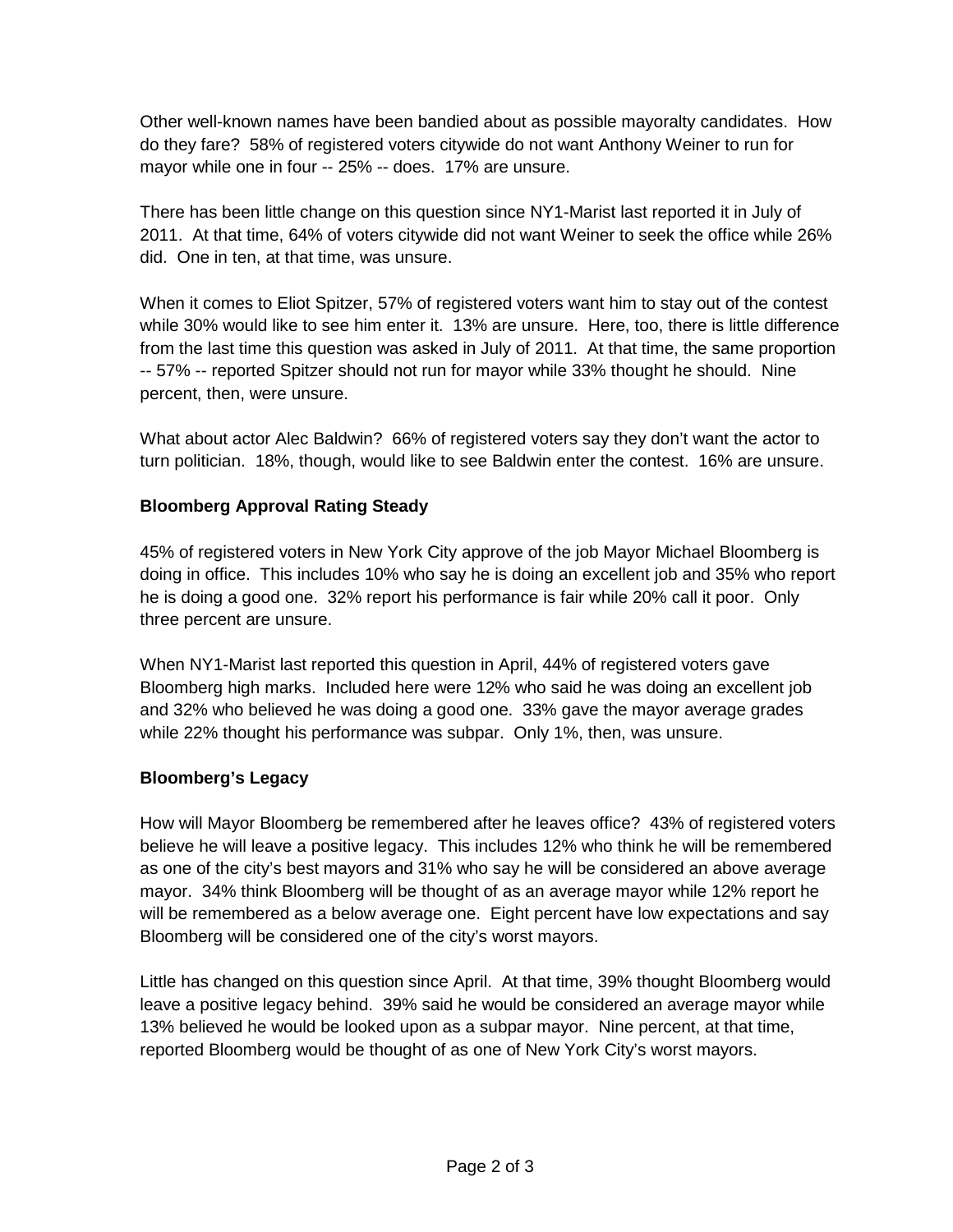# **Majority Remains Optimistic about the Direction of the City**

51% of registered voters citywide say the Big Apple is moving in the right direction. 38%, however, believe it is moving in the wrong one. 10% are unsure.

Here, too, the findings are similar to the NY1-Marist April survey when 52% thought New York City was on the right course. More than four in ten voters -- 42% -- said it was on the wrong one, and 6% were unsure.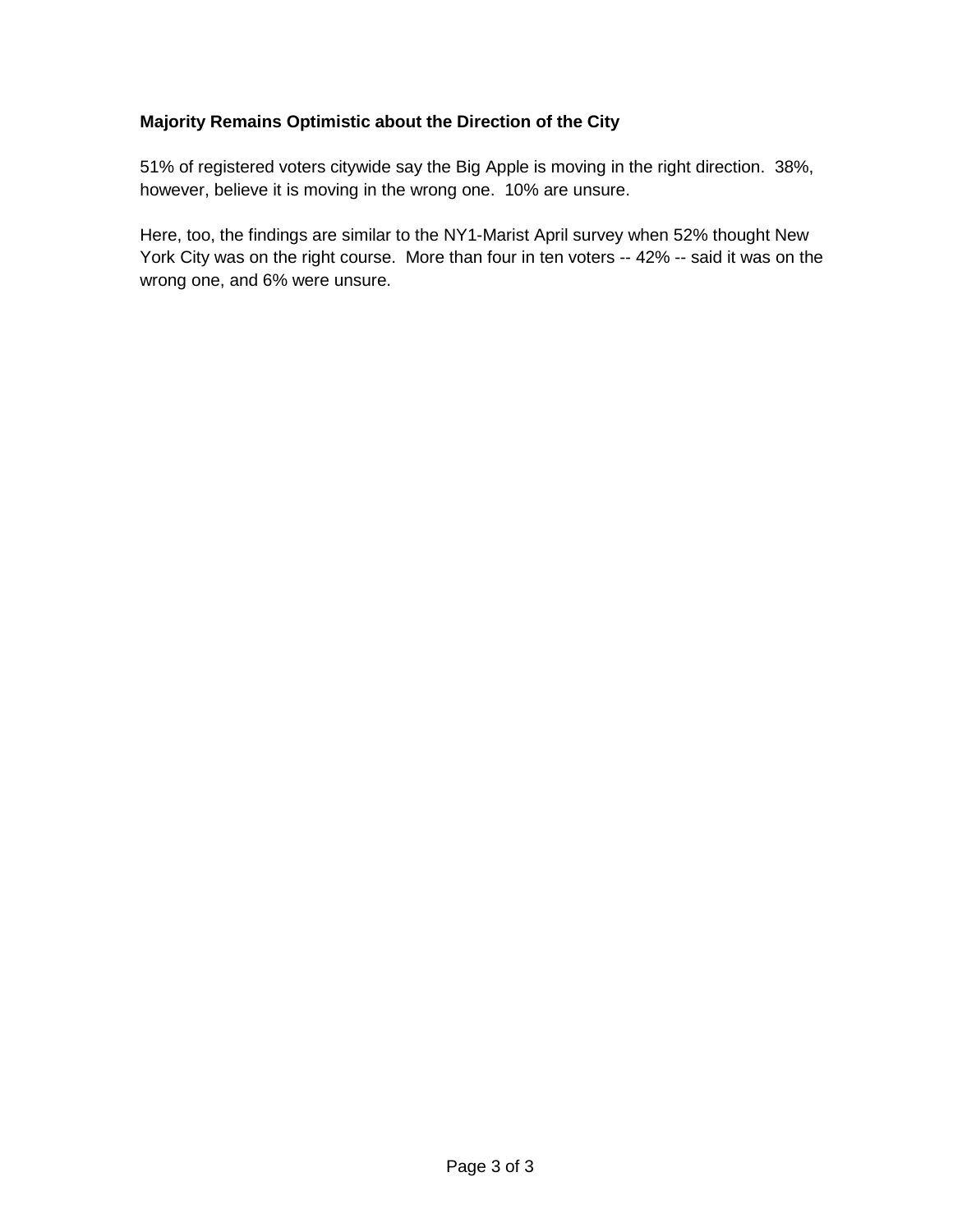### **Nature of the Sample: NY1-Marist New York City Poll of 918 Adults**

This survey of 918 New York City adults was conducted October  $3^{rd}$  through  $7^{th}$ , 2012. Adults 18 years of age and older residing in New York City were interviewed by telephone. Telephone numbers were selected based upon a list of telephone exchanges from throughout the city. The exchanges were selected to ensure that each borough was represented in proportion to its population. To increase coverage, this landline sample was supplemented by respondents reached through random dialing of cell phone numbers. The two samples were then combined. Results are statistically significant within ±3.2 percentage points. There are 742 registered voters. The results for this subset are statistically significant within ±3.6 percentage points. There are 453 registered democrats. The results for this subset are statistically significant within ±4.6 percentage points. The error margin increases for crosstabulations.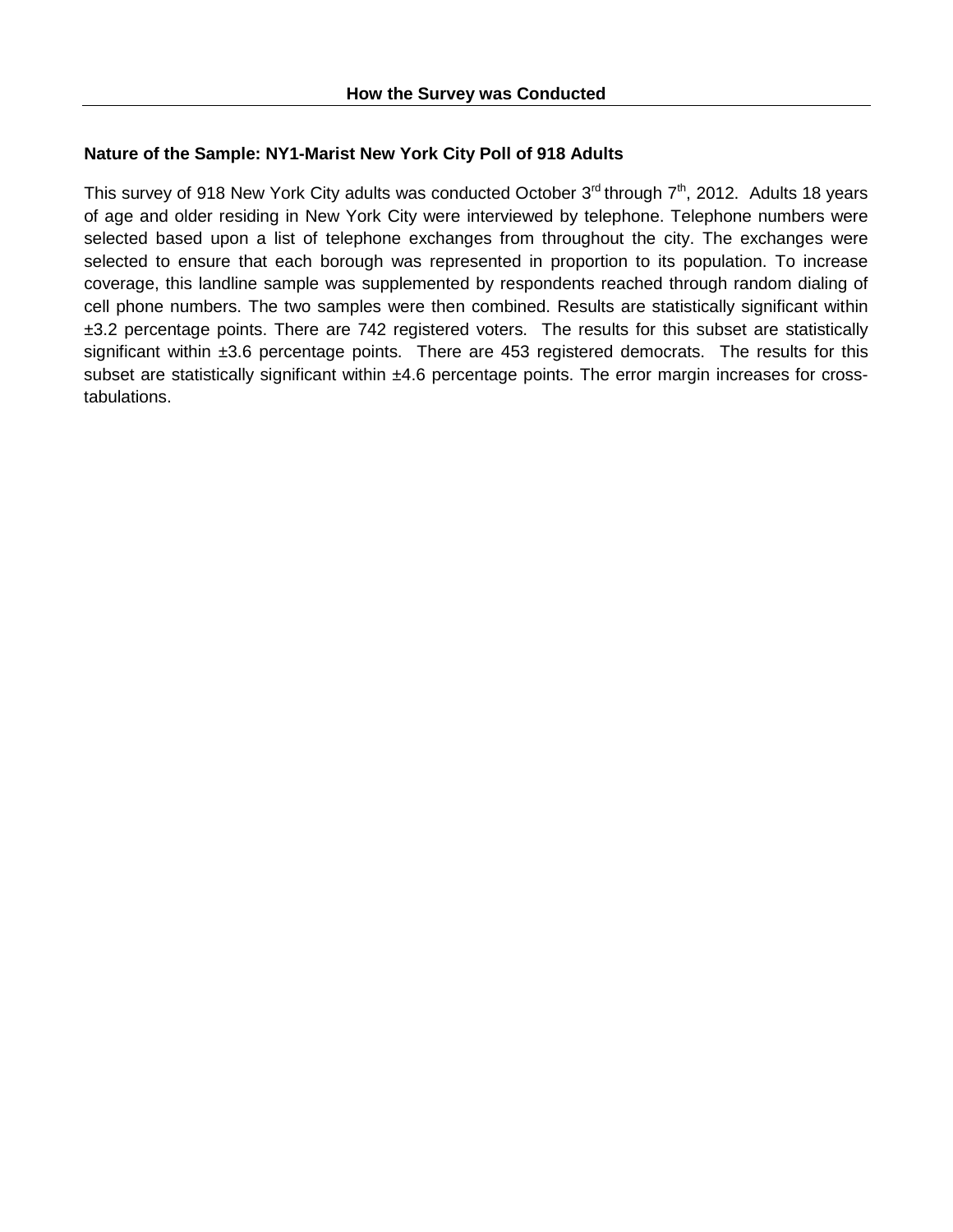|                                 |                          | Adults | <b>Registered Voters</b> | <b>Registered Democrats</b> |
|---------------------------------|--------------------------|--------|--------------------------|-----------------------------|
|                                 |                          | Col%   | Col%                     | Col%                        |
| <b>NYC</b> Adults               |                          | 100%   |                          |                             |
| <b>NYC Registered Voters</b>    |                          | 81%    | 100%                     |                             |
| <b>NYC Registered Democrats</b> |                          | 49%    | 61%                      | 100%                        |
| NYC Borough                     | <b>Bronx</b>             | 16%    | 16%                      | 17%                         |
|                                 | <b>Brooklyn</b>          | 30%    | 29%                      | 29%                         |
|                                 | Manhattan                | 21%    | 22%                      | 26%                         |
|                                 | Queens and Staten Island | 33%    | 33%                      | 28%                         |
| Party Registration              | Democrat                 | 65%    | 65%                      | 100%                        |
|                                 | Republican               | 13%    | 13%                      | 0%                          |
|                                 | Independent              | 20%    | 20%                      | 0%                          |
|                                 | Other                    | 1%     | 1%                       | 0%                          |
| Income                          | Less than \$50,000       | 51%    | 48%                      | 50%                         |
|                                 | \$50,000 or more         | 49%    | 52%                      | 50%                         |
| Race                            | White                    | 37%    | 40%                      | 35%                         |
|                                 | African American         | 22%    | 21%                      | 27%                         |
|                                 | Latino                   | 26%    | 27%                      | 29%                         |
|                                 | Other                    | 15%    | 12%                      | 9%                          |
| Age                             | Under 45                 | 53%    | 49%                      | 47%                         |
|                                 | 45 or older              | 47%    | 51%                      | 53%                         |
| Households with children        | Household with children  | 37%    | 37%                      | 35%                         |
| under 18                        | No children in household | 63%    | 63%                      | 65%                         |
| Gender                          | Men                      | 47%    | 45%                      | 40%                         |
|                                 | Women                    | 53%    | 55%                      | 60%                         |
| Interview Type                  | Landline                 | 70%    | 72%                      | 73%                         |
|                                 | Cell Phone               | 30%    | 28%                      | 27%                         |

**Nature of the Sample - NYC Adults**

NY1-Marist Poll NYC Adults: Interviews conducted October 3rd through 7th, 2012, N=918 MOE +/- 3.2 percentage points.

NYC Registered voters: N=742 MOE +/- 3.6 percentage points.

NYC Registered Democrats: N=453 MOE +/- 4.6 percentage points.

Totals may not add to 100% due to rounding.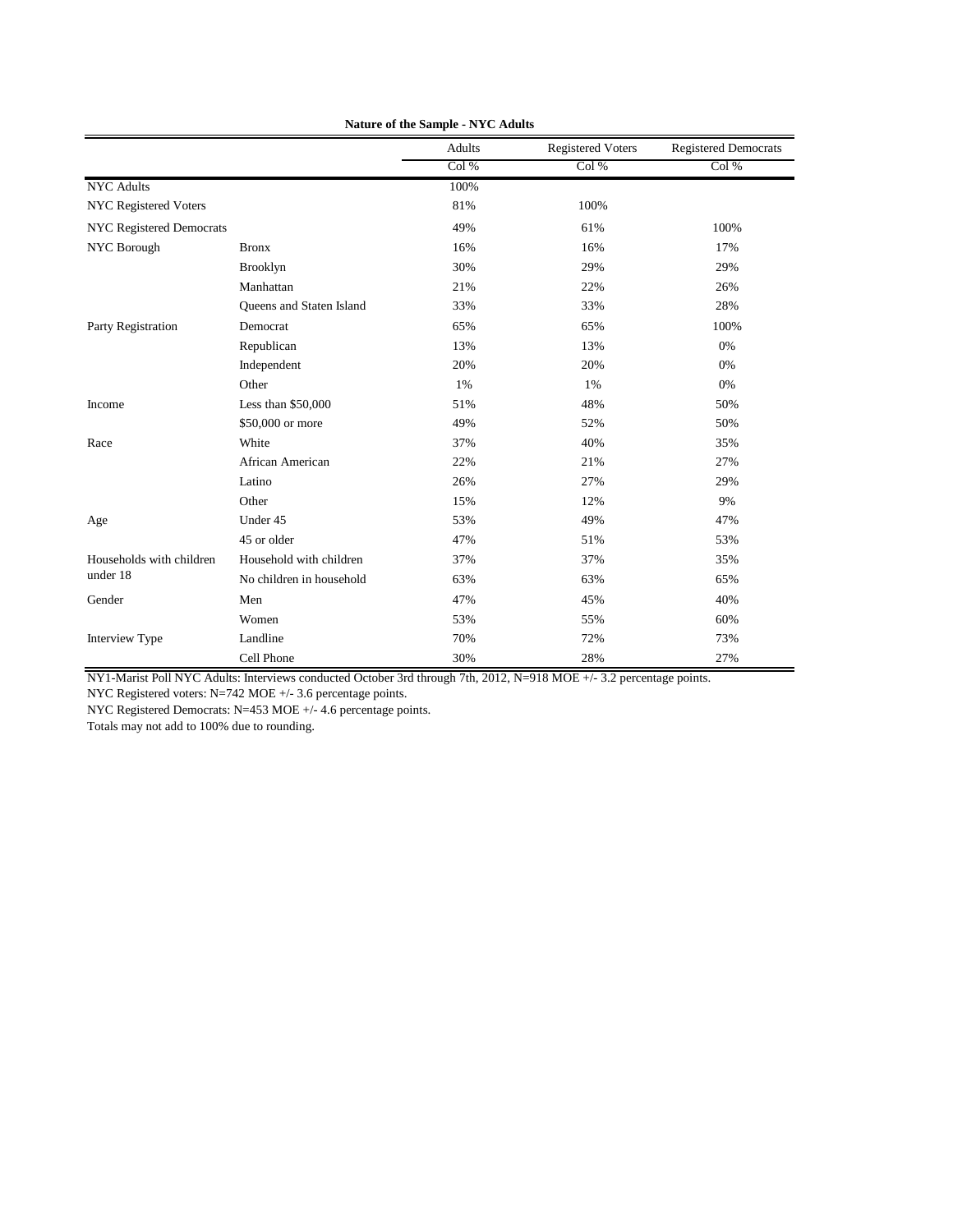|                              |                          | <b>NYC Registered Voters</b>                                                                         |       |       |       |        |
|------------------------------|--------------------------|------------------------------------------------------------------------------------------------------|-------|-------|-------|--------|
|                              |                          | Would you rate the job Mayor Michael Bloomberg is doing in office as excellent, good, fair, or poor? |       |       |       |        |
|                              |                          | Excellent                                                                                            | Good  | Fair  | Poor  | Unsure |
|                              |                          | Row %                                                                                                | Row % | Row % | Row % | Row %  |
| <b>NYC</b> Registered Voters |                          | 10%                                                                                                  | 35%   | 32%   | 20%   | 3%     |
| Party Registration           | Democrat                 | 9%                                                                                                   | 33%   | 37%   | 17%   | 3%     |
|                              | Republican               | 11%                                                                                                  | 42%   | 26%   | 22%   | $0\%$  |
|                              | Non-enrolled             | 11%                                                                                                  | 35%   | 24%   | 25%   | 4%     |
| Political Ideology           | Liberal                  | 10%                                                                                                  | 33%   | 39%   | 15%   | 4%     |
|                              | Moderate                 | 11%                                                                                                  | 41%   | 30%   | 18%   | $1\%$  |
|                              | Conservative             | 9%                                                                                                   | 30%   | 29%   | 31%   | 2%     |
| NYC Borough                  | <b>Bronx</b>             | 9%                                                                                                   | 41%   | 25%   | 23%   | 3%     |
|                              | Brooklyn                 | 9%                                                                                                   | 29%   | 34%   | 26%   | 3%     |
|                              | Manhattan                | 11%                                                                                                  | 34%   | 34%   | 15%   | 6%     |
|                              | Queens and Staten Island | 11%                                                                                                  | 37%   | 33%   | 17%   | 3%     |
| Income                       | Less than \$50,000       | 7%                                                                                                   | 36%   | 31%   | 21%   | 5%     |
|                              | \$50,000 or more         | 12%                                                                                                  | 34%   | 35%   | 18%   | $1\%$  |
| Race                         | White                    | 15%                                                                                                  | 34%   | 28%   | 22%   | $1\%$  |
|                              | African American         | 6%                                                                                                   | 24%   | 46%   | 21%   | 3%     |
|                              | Latino                   | 9%                                                                                                   | 43%   | 30%   | 16%   | 3%     |
| Religion                     | Protestant               | 6%                                                                                                   | 32%   | 37%   | 21%   | 4%     |
|                              | Catholic                 | 9%                                                                                                   | 40%   | 31%   | 19%   | $2\%$  |
|                              | Jewish                   | 16%                                                                                                  | 33%   | 25%   | 25%   | $1\%$  |
| Education                    | Not college graduate     | 7%                                                                                                   | 32%   | 32%   | 24%   | $5\%$  |
|                              | College graduate         | 13%                                                                                                  | 37%   | 31%   | 16%   | 2%     |
| Age                          | Under 45                 | $7\%$                                                                                                | 35%   | 32%   | 22%   | 4%     |
|                              | 45 or older              | 12%                                                                                                  | 35%   | 32%   | 18%   | $2\%$  |
| Age                          | 18 to 29                 | 4%                                                                                                   | 36%   | 37%   | 16%   | 6%     |
|                              | 30 to 44                 | 9%                                                                                                   | 35%   | 29%   | 25%   | 2%     |
|                              | 45 to 59                 | 14%                                                                                                  | 33%   | 33%   | 17%   | 3%     |
|                              | 60 or older              | 11%                                                                                                  | 36%   | 31%   | 19%   | 2%     |
| Gender                       | Men                      | 11%                                                                                                  | 35%   | 33%   | 19%   | 2%     |
|                              | Women                    | 9%                                                                                                   | 34%   | 31%   | 21%   | 5%     |
| Interview Type               | Landline                 | 9%                                                                                                   | 34%   | 34%   | 21%   | 2%     |
|                              | Cell Phone               | 12%                                                                                                  | 39%   | 27%   | 17%   | 5%     |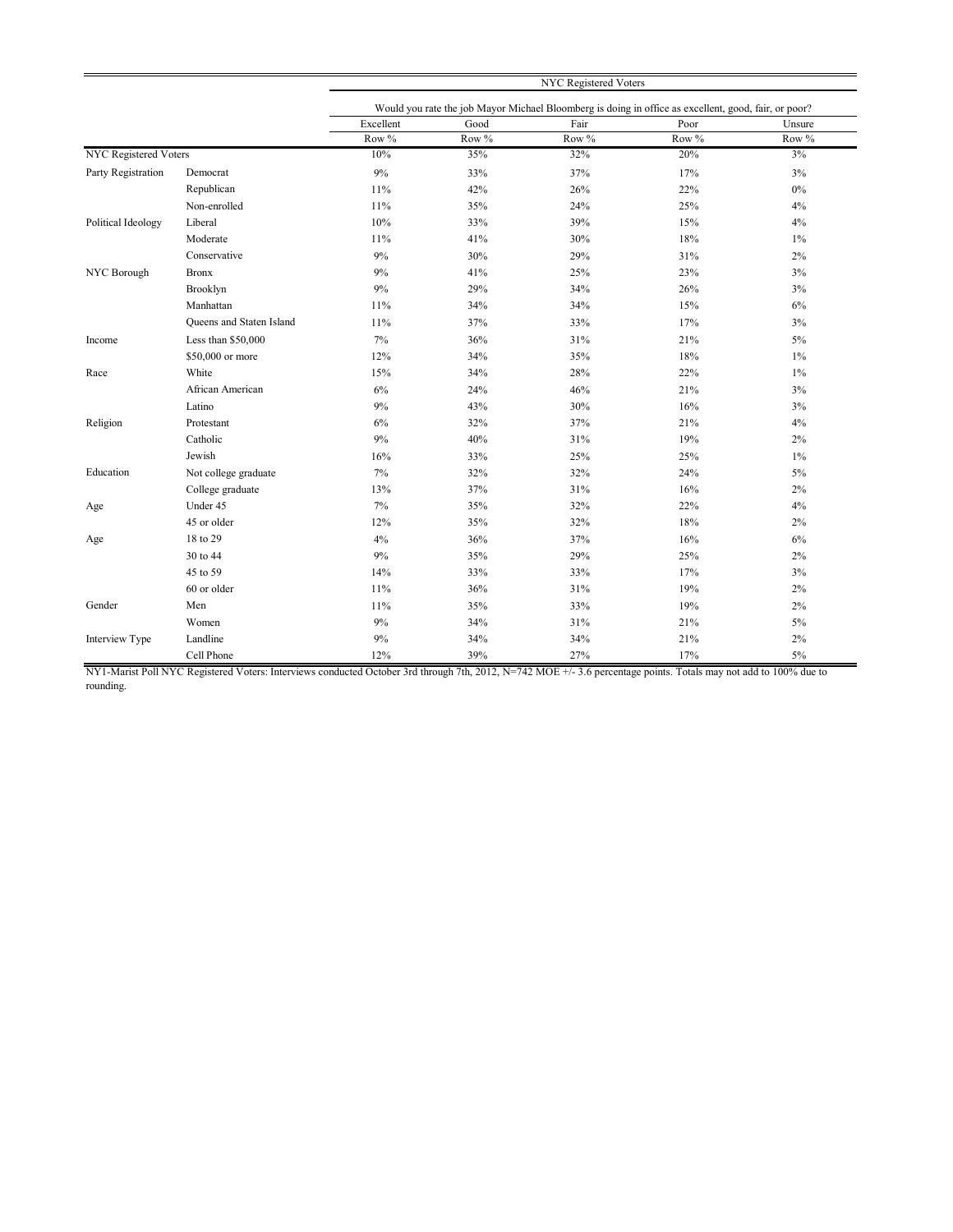NYC Registered Voters

When Michael Bloomberg finishes his third term....do you think he will be remembered as one of the best mayors in New York City history, above average, about average, below average, or as one of the worst mayors in New York City's history?

|                              |                          | One of the best |               |               |               |                         |
|------------------------------|--------------------------|-----------------|---------------|---------------|---------------|-------------------------|
|                              |                          | mayors          | Above average | About average | Below average | One of the worst mayors |
|                              |                          | Row %           | Row %         | Row %         | Row %         | Row %                   |
| <b>NYC Registered Voters</b> |                          | 12%             | 31%           | 34%           | 12%           | 8%                      |
| Party Registration           | Democrat                 | 10%             | 34%           | 36%           | 10%           | 7%                      |
|                              | Republican               | 13%             | 29%           | 37%           | 12%           | 9%                      |
|                              | Non-enrolled             | 13%             | 28%           | 29%           | 17%           | 9%                      |
| Political Ideology           | Liberal                  | 12%             | 37%           | 35%           | 10%           | 4%                      |
|                              | Moderate                 | 16%             | 32%           | 33%           | $8\%$         | $8\%$                   |
|                              | Conservative             | 7%              | 25%           | 38%           | 17%           | 12%                     |
| NYC Borough                  | <b>Bronx</b>             | 5%              | 35%           | 35%           | 12%           | 9%                      |
|                              | Brooklyn                 | 10%             | 30%           | 33%           | 13%           | 10%                     |
|                              | Manhattan                | 18%             | 33%           | 34%           | 4%            | 6%                      |
|                              | Queens and Staten Island | 12%             | 30%           | 36%           | 15%           | $5\%$                   |
| Income                       | Less than \$50,000       | 11%             | 28%           | 37%           | 11%           | 9%                      |
|                              | \$50,000 or more         | 11%             | 36%           | 32%           | 13%           | 6%                      |
| Race                         | White                    | 13%             | 34%           | 31%           | 13%           | 7%                      |
|                              | African American         | 7%              | 31%           | 39%           | 9%            | 11%                     |
|                              | Latino                   | 11%             | 34%           | 38%           | 10%           | 6%                      |
| Religion                     | Protestant               | 13%             | 27%           | 40%           | 9%            | 9%                      |
|                              | Catholic                 | 9%              | 32%           | 38%           | 13%           | $8\%$                   |
|                              | Jewish                   | 14%             | 36%           | 23%           | 16%           | $8\%$                   |
| Education                    | Not college graduate     | 10%             | 25%           | 38%           | 13%           | 10%                     |
|                              | College graduate         | 14%             | 38%           | 31%           | 10%           | 5%                      |
| Age                          | Under 45                 | 10%             | 38%           | 30%           | 11%           | 7%                      |
|                              | 45 or older              | 13%             | 26%           | 39%           | 12%           | 7%                      |
| Age                          | 18 to 29                 | 7%              | 40%           | 34%           | 9%            | 6%                      |
|                              | 30 to 44                 | 12%             | 37%           | 28%           | 12%           | $8\%$                   |
|                              | 45 to 59                 | 13%             | 26%           | 39%           | 9%            | 9%                      |
|                              | 60 or older              | 12%             | 26%           | 39%           | 15%           | 6%                      |
| Gender                       | Men                      | 15%             | 34%           | 30%           | 13%           | $8\%$                   |
|                              | Women                    | 9%              | 30%           | 38%           | 10%           | 7%                      |
| Interview Type               | Landline                 | 10%             | 30%           | 36%           | 13%           | 7%                      |
|                              | Cell Phone               | 14%             | 36%           | 30%           | 7%            | $8\%$                   |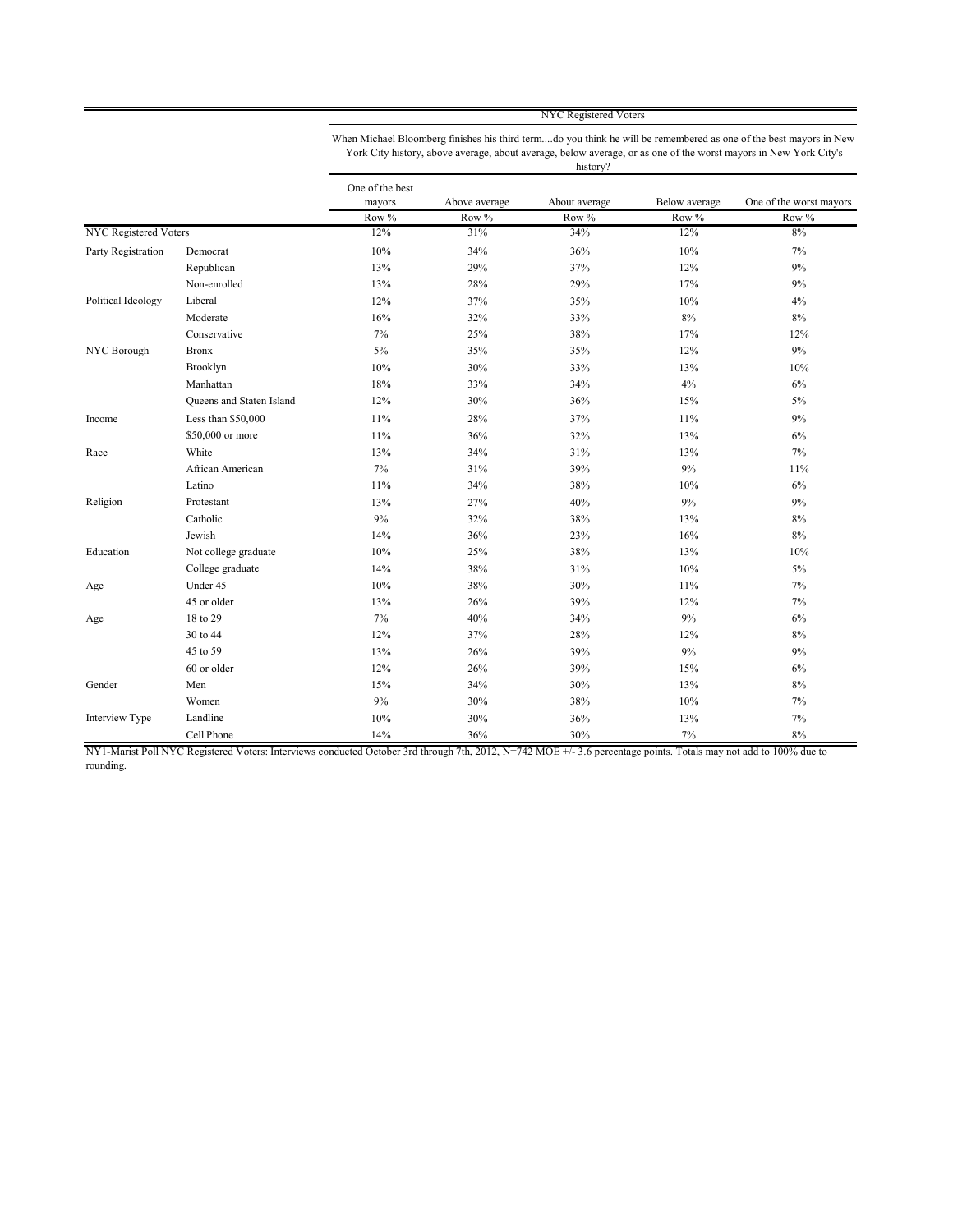|                              |                          | <b>NYC Registered Voters</b><br>In general, thinking about the way things are going in New York City,<br>do you feel things are going in the right direction or that things are<br>going in the wrong direction? |                 |        |  |  |
|------------------------------|--------------------------|------------------------------------------------------------------------------------------------------------------------------------------------------------------------------------------------------------------|-----------------|--------|--|--|
|                              |                          |                                                                                                                                                                                                                  |                 |        |  |  |
|                              |                          | Right direction                                                                                                                                                                                                  | Wrong direction | Unsure |  |  |
|                              |                          | Row %                                                                                                                                                                                                            | Row %           | Row %  |  |  |
| <b>NYC</b> Registered Voters |                          | 51%                                                                                                                                                                                                              | 38%             | 10%    |  |  |
| Party Registration           | Democrat                 | 53%                                                                                                                                                                                                              | 36%             | 11%    |  |  |
|                              | Republican               | 51%                                                                                                                                                                                                              | 41%             | $8\%$  |  |  |
|                              | Non-enrolled             | 48%                                                                                                                                                                                                              | 43%             | 9%     |  |  |
| Political Ideology           | Liberal                  | 56%                                                                                                                                                                                                              | 31%             | 12%    |  |  |
|                              | Moderate                 | 59%                                                                                                                                                                                                              | 34%             | 6%     |  |  |
|                              | Conservative             | 35%                                                                                                                                                                                                              | 55%             | 10%    |  |  |
| NYC Borough                  | <b>Bronx</b>             | 53%                                                                                                                                                                                                              | 36%             | 11%    |  |  |
|                              | Brooklyn                 | 52%                                                                                                                                                                                                              | 41%             | $7\%$  |  |  |
|                              | Manhattan                | 53%                                                                                                                                                                                                              | 36%             | 12%    |  |  |
|                              | Queens and Staten Island | 49%                                                                                                                                                                                                              | 40%             | 12%    |  |  |
| Income                       | Less than \$50,000       | 47%                                                                                                                                                                                                              | 41%             | 12%    |  |  |
|                              | \$50,000 or more         | 56%                                                                                                                                                                                                              | 38%             | 6%     |  |  |
| Race                         | White                    | 50%                                                                                                                                                                                                              | 41%             | $8\%$  |  |  |
|                              | African American         | 44%                                                                                                                                                                                                              | 47%             | 9%     |  |  |
|                              | Latino                   | 61%                                                                                                                                                                                                              | 28%             | 10%    |  |  |
| Religion                     | Protestant               | 49%                                                                                                                                                                                                              | 43%             | $8\%$  |  |  |
|                              | Catholic                 | 53%                                                                                                                                                                                                              | 38%             | 9%     |  |  |
|                              | Jewish                   | 50%                                                                                                                                                                                                              | 37%             | 13%    |  |  |
| Education                    | Not college graduate     | 41%                                                                                                                                                                                                              | 48%             | 11%    |  |  |
|                              | College graduate         | 62%                                                                                                                                                                                                              | 29%             | 9%     |  |  |
| Age                          | Under 45                 | 58%                                                                                                                                                                                                              | 34%             | 8%     |  |  |
|                              | 45 or older              | 47%                                                                                                                                                                                                              | 42%             | 11%    |  |  |
| Age                          | 18 to 29                 | 65%                                                                                                                                                                                                              | 28%             | $7\%$  |  |  |
|                              | 30 to 44                 | 54%                                                                                                                                                                                                              | 37%             | 8%     |  |  |
|                              | 45 to 59                 | 49%                                                                                                                                                                                                              | 43%             | 8%     |  |  |
|                              | 60 or older              | 45%                                                                                                                                                                                                              | 41%             | 14%    |  |  |
| Gender                       | Men                      | 60%                                                                                                                                                                                                              | 35%             | 5%     |  |  |
|                              | Women                    | 44%                                                                                                                                                                                                              | 41%             | 15%    |  |  |
| Interview Type               | Landline                 | 48%                                                                                                                                                                                                              | 41%             | 10%    |  |  |
|                              | Cell Phone               | 59%                                                                                                                                                                                                              | 31%             | 10%    |  |  |

NY1-Marist Poll NYC Registered Voters: Interviews conducted October 3rd through 7th, 2012, N=742 MOE +/- 3.6

percentage points. Totals may not add to 100% due to rounding.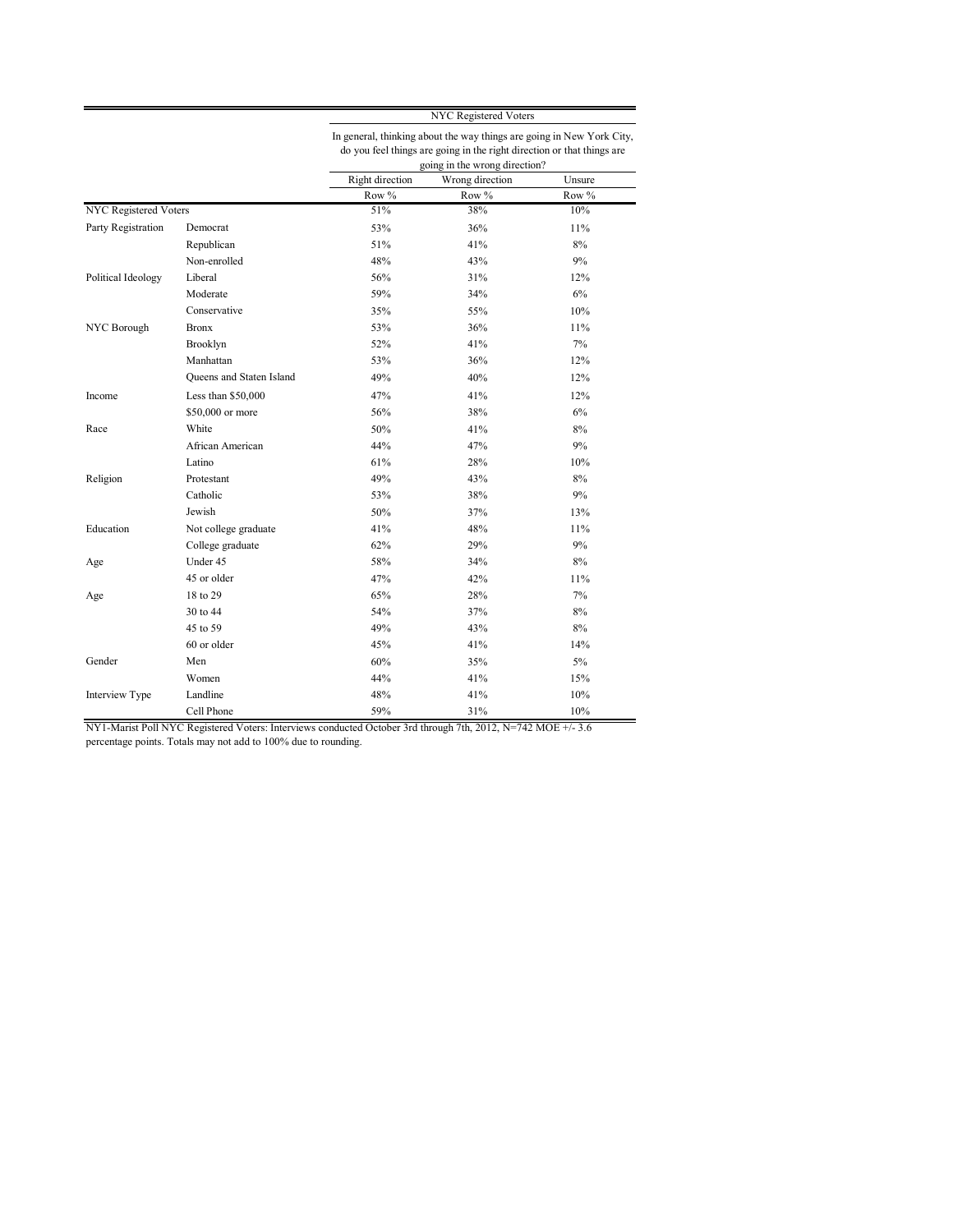|                             |                                 | <b>Registered Democrats</b>             |                                                                                                                          |                         |                                   |                                               |                                              |        |
|-----------------------------|---------------------------------|-----------------------------------------|--------------------------------------------------------------------------------------------------------------------------|-------------------------|-----------------------------------|-----------------------------------------------|----------------------------------------------|--------|
|                             |                                 |                                         | If the 2013 Democratic primary for mayor in New York City were held today, whom would you support if the candidates are: |                         |                                   |                                               |                                              |        |
|                             |                                 | City Council Speaker<br>Christine Quinn | Former City<br>Comptroller Bill<br>Thompson                                                                              | Comptroller<br>John Liu | Public Advocate<br>Bill de Blasio | Manhattan Borough<br>President Scott Stringer | Publisher of<br>Manhattan Media<br>Tom Allon | Unsure |
|                             |                                 | Row %                                   | Row %                                                                                                                    | Row %                   | Row %                             | Row %                                         | Row %                                        | Row %  |
| <b>Registered Democrats</b> |                                 | 23%                                     | 15%                                                                                                                      | 9%                      | 8%                                | 6%                                            | 2%                                           | 37%    |
| Political Ideology          | Liberal                         | 29%                                     | 16%                                                                                                                      | 10%                     | $7\%$                             | 6%                                            | $1\%$                                        | 31%    |
|                             | Moderate                        | 18%                                     | 16%                                                                                                                      | 10%                     | 9%                                | 6%                                            | 3%                                           | 36%    |
|                             | Conservative                    | 17%                                     | 12%                                                                                                                      | 6%                      | 12%                               | $3\%$                                         | 3%                                           | 46%    |
| NYC Borough                 | <b>Bronx</b>                    | 21%                                     | 15%                                                                                                                      | $7\%$                   | 10%                               | $1\%$                                         | $1\%$                                        | 45%    |
|                             | Brooklyn                        | 18%                                     | 22%                                                                                                                      | 10%                     | 10%                               | $1\%$                                         | $1\%$                                        | 38%    |
|                             | Manhattan                       | 26%                                     | 9%                                                                                                                       | 4%                      | 6%                                | 14%                                           | 6%                                           | 35%    |
|                             | <b>Oueens and Staten Island</b> | 28%                                     | 14%                                                                                                                      | 12%                     | 8%                                | 6%                                            | $0\%$                                        | 31%    |
| Income                      | Less than \$50,000              | 22%                                     | 15%                                                                                                                      | 6%                      | 10%                               | 8%                                            | 2%                                           | 38%    |
|                             | \$50,000 or more                | 27%                                     | 16%                                                                                                                      | 12%                     | 8%                                | $5\%$                                         | 2%                                           | 30%    |
| Race                        | White                           | 31%                                     | 8%                                                                                                                       | 7%                      | 13%                               | $5\%$                                         | $1\%$                                        | 34%    |
|                             | African American                | 16%                                     | 26%                                                                                                                      | 9%                      | 8%                                | $5\%$                                         | $1\%$                                        | 34%    |
|                             | Latino                          | 25%                                     | 15%                                                                                                                      | 6%                      | $5\%$                             | 4%                                            | 4%                                           | 41%    |
| Education                   | Not college graduate            | 17%                                     | 16%                                                                                                                      | 5%                      | 8%                                | $5\%$                                         | 3%                                           | 46%    |
|                             | College graduate                | 30%                                     | 14%                                                                                                                      | 13%                     | 9%                                | 6%                                            | $1\%$                                        | 26%    |
| Age                         | Under 45                        | 21%                                     | 14%                                                                                                                      | 12%                     | 8%                                | $7\%$                                         | 2%                                           | 36%    |
|                             | 45 or older                     | 26%                                     | 17%                                                                                                                      | 6%                      | 9%                                | $5\%$                                         | 2%                                           | 35%    |
| Gender                      | Men                             | 22%                                     | 17%                                                                                                                      | 9%                      | 11%                               | $7\%$                                         | 3%                                           | 32%    |
|                             | Women                           | 24%                                     | 14%                                                                                                                      | 8%                      | $7\%$                             | $5\%$                                         | 2%                                           | 40%    |
| Interview Type              | Landline                        | 24%                                     | 17%                                                                                                                      | 8%                      | 9%                                | 4%                                            | 2%                                           | 36%    |
|                             | Cell Phone                      | 22%                                     | 11%                                                                                                                      | 11%                     | 6%                                | 8%                                            | 3%                                           | 39%    |

NY1-Marist Poll NYC Registered Democrats: Interviews conducted October 3rd through 7th, 2012, N=453 MOE +/- 4.6%. Totals may not add to 100 due to rounding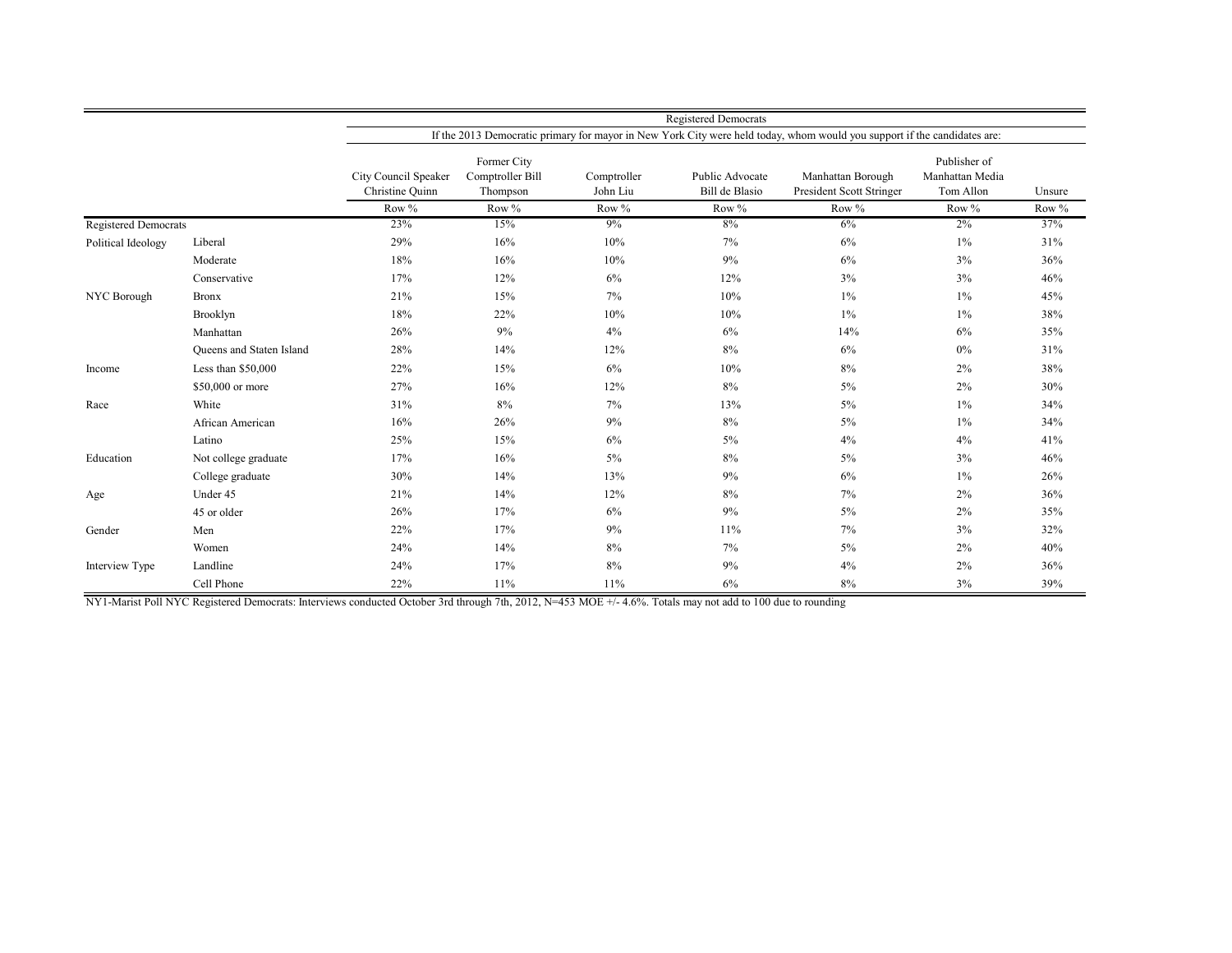|                              |                          | NYC Registered Voters                                                    |       |          |  |  |
|------------------------------|--------------------------|--------------------------------------------------------------------------|-------|----------|--|--|
|                              |                          | Do you want Ray Kelly to run for New York City Mayor in 2013, or<br>not? |       |          |  |  |
|                              |                          | Yes                                                                      | No    | Unsure   |  |  |
|                              |                          | Row $\%$                                                                 | Row % | Row $\%$ |  |  |
| <b>NYC</b> Registered Voters |                          | 35%                                                                      | 46%   | 19%      |  |  |
| Party Registration           | Democrat                 | 32%                                                                      | 52%   | 16%      |  |  |
|                              | Republican               | 58%                                                                      | 30%   | 13%      |  |  |
|                              | Non-enrolled             | 38%                                                                      | 40%   | 23%      |  |  |
| Political Ideology           | Liberal                  | 20%                                                                      | 62%   | 18%      |  |  |
|                              | Moderate                 | 40%                                                                      | 43%   | 17%      |  |  |
|                              | Conservative             | 53%                                                                      | 31%   | 16%      |  |  |
| NYC Borough                  | <b>Bronx</b>             | 29%                                                                      | 46%   | 25%      |  |  |
|                              | Brooklyn                 | 37%                                                                      | 46%   | 17%      |  |  |
|                              | Manhattan                | 31%                                                                      | 54%   | 14%      |  |  |
|                              | Queens and Staten Island | 40%                                                                      | 40%   | 20%      |  |  |
| Income                       | Less than $$50,000$      | 38%                                                                      | 42%   | 20%      |  |  |
|                              | \$50,000 or more         | 34%                                                                      | 53%   | 13%      |  |  |
| Race                         | White                    | 44%                                                                      | 38%   | 18%      |  |  |
|                              | African American         | 22%                                                                      | 62%   | 16%      |  |  |
|                              | Latino                   | 40%                                                                      | 46%   | 14%      |  |  |
| Religion                     | Protestant               | 23%                                                                      | 54%   | 23%      |  |  |
|                              | Catholic                 | 48%                                                                      | 37%   | 14%      |  |  |
|                              | Jewish                   | 43%                                                                      | 38%   | 19%      |  |  |
| Education                    | Not college graduate     | 40%                                                                      | 39%   | 22%      |  |  |
|                              | College graduate         | 31%                                                                      | 54%   | 15%      |  |  |
| Age                          | Under 45                 | 35%                                                                      | 45%   | 20%      |  |  |
|                              | 45 or older              | 35%                                                                      | 48%   | 16%      |  |  |
| Age                          | 18 to 29                 | 39%                                                                      | 45%   | 16%      |  |  |
|                              | 30 to 44                 | 33%                                                                      | 45%   | 22%      |  |  |
|                              | 45 to 59                 | 33%                                                                      | 50%   | 18%      |  |  |
|                              | 60 or older              | 37%                                                                      | 47%   | 15%      |  |  |
| Gender                       | Men                      | 39%                                                                      | 48%   | 13%      |  |  |
|                              | Women                    | 32%                                                                      | 44%   | 23%      |  |  |
| Interview Type               | Landline                 | 35%                                                                      | 46%   | 18%      |  |  |
|                              | Cell Phone               | 35%                                                                      | 44%   | 20%      |  |  |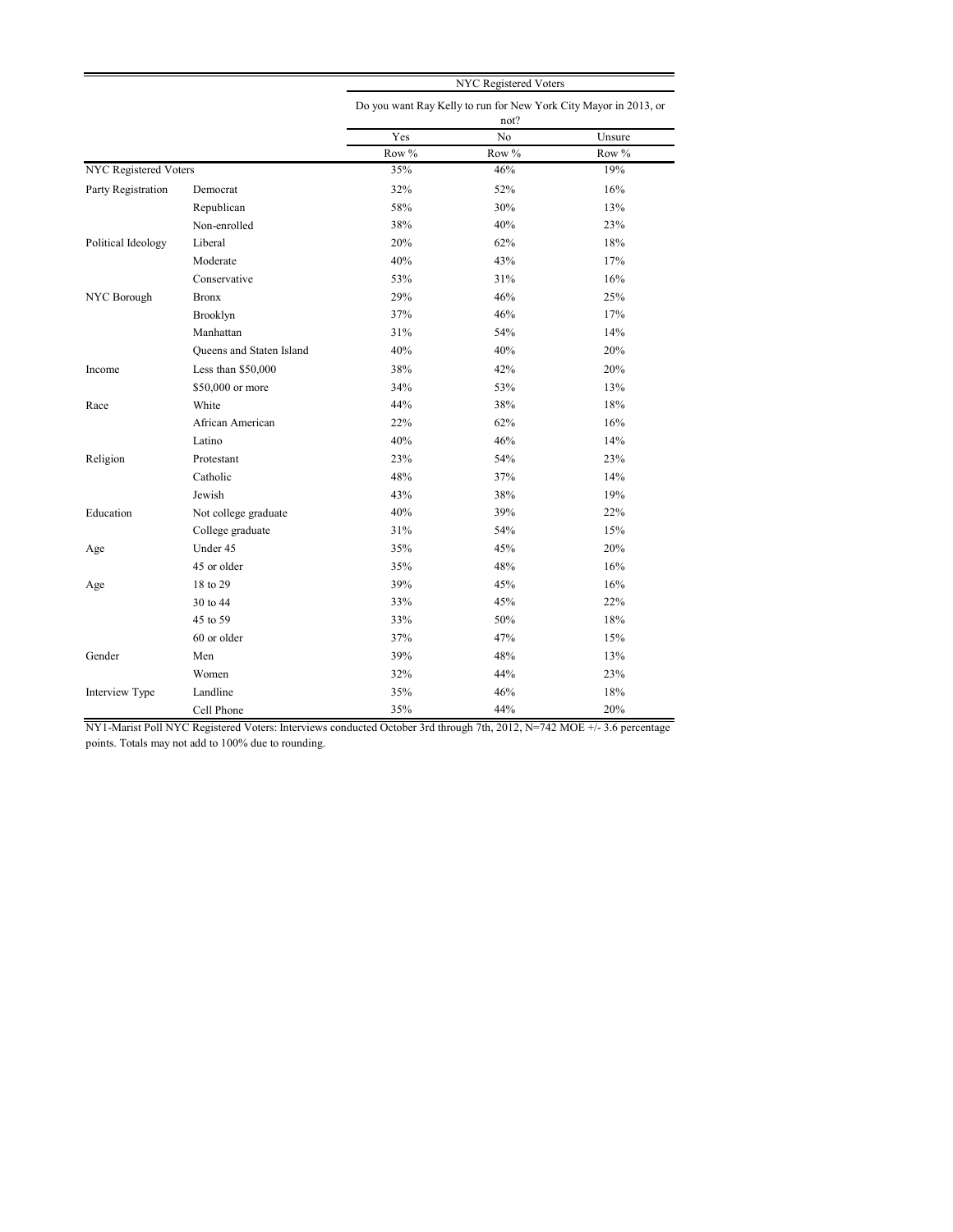|                              |                          | NYC Registered Voters |                                                                               |        |  |  |  |
|------------------------------|--------------------------|-----------------------|-------------------------------------------------------------------------------|--------|--|--|--|
|                              |                          |                       | Do you want Anthony Weiner to run for New York City Mayor in<br>2013, or not? |        |  |  |  |
|                              |                          | Yes                   | No                                                                            | Unsure |  |  |  |
|                              |                          | Row %                 | Row %                                                                         | Row %  |  |  |  |
| <b>NYC</b> Registered Voters |                          | 25%                   | 58%                                                                           | 17%    |  |  |  |
| Party Registration           | Democrat                 | 28%                   | 57%                                                                           | 14%    |  |  |  |
|                              | Republican               | 17%                   | 74%                                                                           | 9%     |  |  |  |
|                              | Non-enrolled             | 26%                   | 55%                                                                           | 19%    |  |  |  |
| Political Ideology           | Liberal                  | 32%                   | 58%                                                                           | 11%    |  |  |  |
|                              | Moderate                 | 27%                   | 54%                                                                           | 19%    |  |  |  |
|                              | Conservative             | 16%                   | 69%                                                                           | 14%    |  |  |  |
| NYC Borough                  | <b>Bronx</b>             | 25%                   | 54%                                                                           | 21%    |  |  |  |
|                              | Brooklyn                 | 24%                   | 58%                                                                           | 18%    |  |  |  |
|                              | Manhattan                | 26%                   | 60%                                                                           | 14%    |  |  |  |
|                              | Queens and Staten Island | 26%                   | 59%                                                                           | 15%    |  |  |  |
| Income                       | Less than \$50,000       | 26%                   | 55%                                                                           | 19%    |  |  |  |
|                              | \$50,000 or more         | 26%                   | 64%                                                                           | 10%    |  |  |  |
| Race                         | White                    | 23%                   | 65%                                                                           | 12%    |  |  |  |
|                              | African American         | 28%                   | 54%                                                                           | 18%    |  |  |  |
|                              | Latino                   | 32%                   | 57%                                                                           | 12%    |  |  |  |
| Religion                     | Protestant               | 19%                   | 60%                                                                           | 21%    |  |  |  |
|                              | Catholic                 | 29%                   | 61%                                                                           | 10%    |  |  |  |
|                              | Jewish                   | 24%                   | 62%                                                                           | 14%    |  |  |  |
| Education                    | Not college graduate     | 26%                   | 54%                                                                           | 20%    |  |  |  |
|                              | College graduate         | 26%                   | 63%                                                                           | 11%    |  |  |  |
| Age                          | Under 45                 | 33%                   | 53%                                                                           | 15%    |  |  |  |
|                              | 45 or older              | 21%                   | 63%                                                                           | 16%    |  |  |  |
| Age                          | 18 to 29                 | 40%                   | 43%                                                                           | 16%    |  |  |  |
|                              | 30 to 44                 | 27%                   | 59%                                                                           | 14%    |  |  |  |
|                              | 45 to 59                 | 22%                   | 63%                                                                           | 15%    |  |  |  |
|                              | 60 or older              | 19%                   | 63%                                                                           | 17%    |  |  |  |
| Gender                       | Men                      | 26%                   | 58%                                                                           | 16%    |  |  |  |
|                              | Women                    | 25%                   | 58%                                                                           | 17%    |  |  |  |
| Interview Type               | Landline                 | 25%                   | 60%                                                                           | 16%    |  |  |  |
|                              | Cell Phone               | 29%                   | 54%                                                                           | 18%    |  |  |  |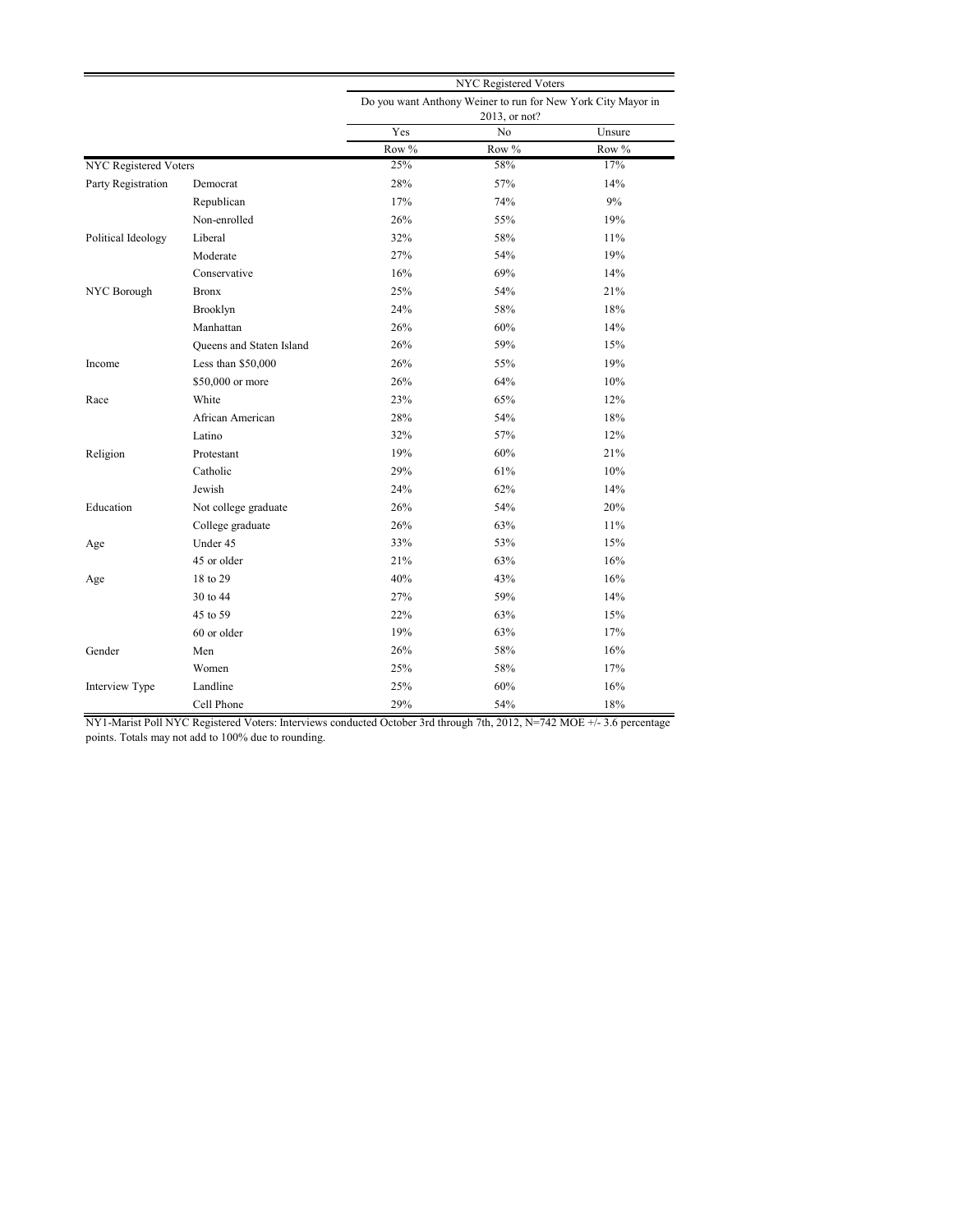|                              |                          | <b>NYC Registered Voters</b> |                                                                              |        |  |  |  |
|------------------------------|--------------------------|------------------------------|------------------------------------------------------------------------------|--------|--|--|--|
|                              |                          |                              | Do you want Eliot Spitzer to run for New York City Mayor in 2013, or<br>not? |        |  |  |  |
|                              |                          | Yes                          | No                                                                           | Unsure |  |  |  |
|                              |                          | Row %                        | Row %                                                                        | Row %  |  |  |  |
| <b>NYC</b> Registered Voters |                          | 30%                          | 57%                                                                          | 13%    |  |  |  |
| Party Registration           | Democrat                 | 33%                          | 56%                                                                          | 12%    |  |  |  |
|                              | Republican               | 22%                          | 71%                                                                          | 7%     |  |  |  |
|                              | Non-enrolled             | 34%                          | 48%                                                                          | 18%    |  |  |  |
| Political Ideology           | Liberal                  | 32%                          | 53%                                                                          | 15%    |  |  |  |
|                              | Moderate                 | 36%                          | 54%                                                                          | 10%    |  |  |  |
|                              | Conservative             | 24%                          | 65%                                                                          | 11%    |  |  |  |
| NYC Borough                  | <b>Bronx</b>             | 28%                          | 58%                                                                          | 14%    |  |  |  |
|                              | Brooklyn                 | 36%                          | 49%                                                                          | 16%    |  |  |  |
|                              | Manhattan                | 31%                          | 57%                                                                          | 12%    |  |  |  |
|                              | Queens and Staten Island | 26%                          | 62%                                                                          | 12%    |  |  |  |
| Income                       | Less than $$50,000$      | 31%                          | 54%                                                                          | 15%    |  |  |  |
|                              | \$50,000 or more         | 29%                          | 62%                                                                          | 9%     |  |  |  |
| Race                         | White                    | 26%                          | 64%                                                                          | 10%    |  |  |  |
|                              | African American         | 39%                          | 49%                                                                          | 12%    |  |  |  |
|                              | Latino                   | 35%                          | 52%                                                                          | 13%    |  |  |  |
| Religion                     | Protestant               | 27%                          | 59%                                                                          | 14%    |  |  |  |
|                              | Catholic                 | 28%                          | 62%                                                                          | 10%    |  |  |  |
|                              | Jewish                   | 34%                          | 55%                                                                          | 11%    |  |  |  |
| Education                    | Not college graduate     | 32%                          | 54%                                                                          | 14%    |  |  |  |
|                              | College graduate         | 28%                          | 61%                                                                          | 11%    |  |  |  |
| Age                          | Under 45                 | 36%                          | 50%                                                                          | 13%    |  |  |  |
|                              | 45 or older              | 26%                          | 61%                                                                          | 13%    |  |  |  |
| Age                          | 18 to 29                 | 34%                          | 50%                                                                          | 17%    |  |  |  |
|                              | 30 to 44                 | 38%                          | 51%                                                                          | 11%    |  |  |  |
|                              | 45 to 59                 | 26%                          | 57%                                                                          | 17%    |  |  |  |
|                              | 60 or older              | 26%                          | 65%                                                                          | 9%     |  |  |  |
| Gender                       | Men                      | 36%                          | 54%                                                                          | 10%    |  |  |  |
|                              | Women                    | 25%                          | 58%                                                                          | 16%    |  |  |  |
| Interview Type               | Landline                 | 30%                          | 59%                                                                          | 11%    |  |  |  |
|                              | Cell Phone               | 31%                          | 50%                                                                          | 19%    |  |  |  |